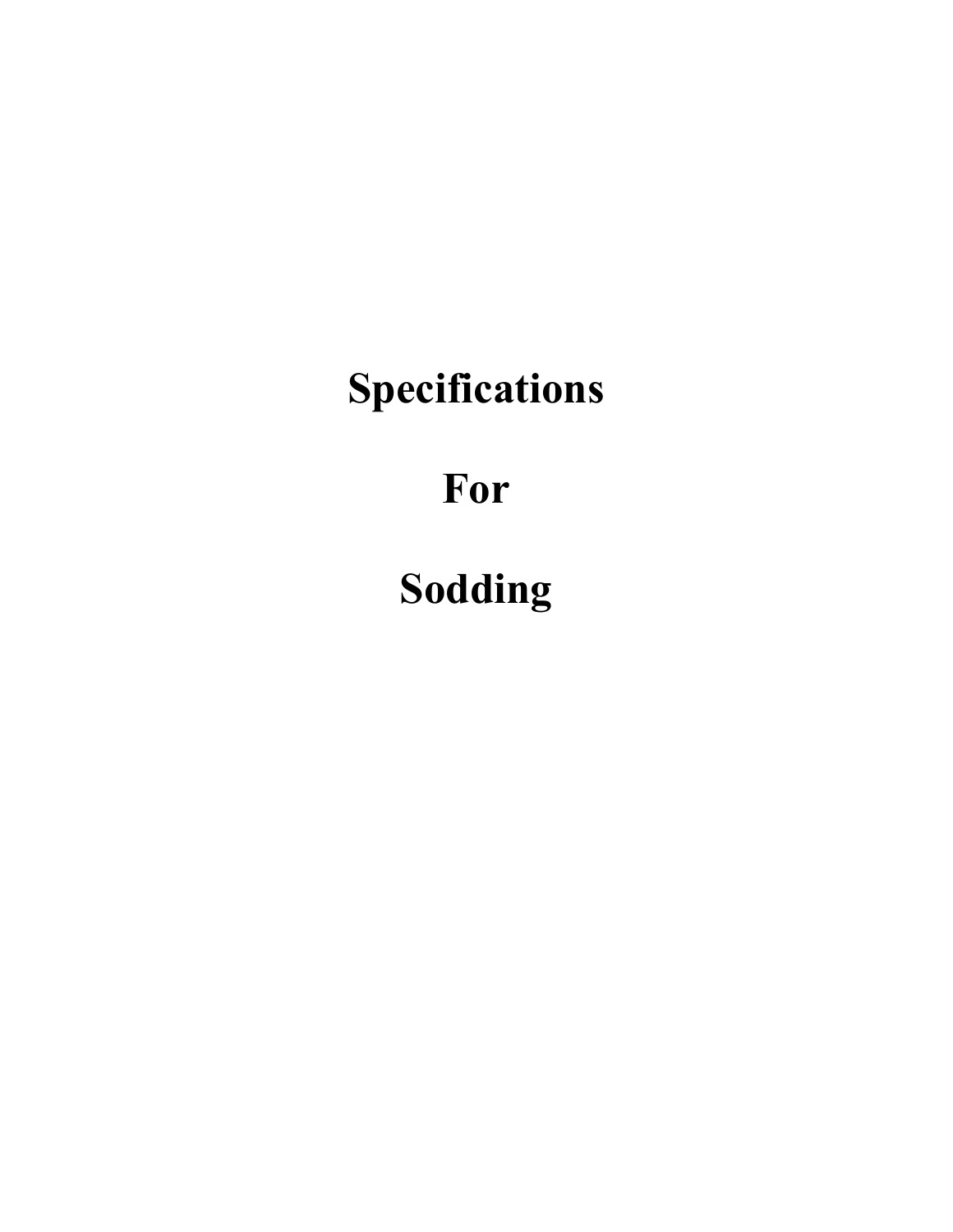#### SECTION I Specifications For Subsoil Preparation (Where Topsoil Is To Be Added)

**(Note:** This specification applies only if additional topsoil will be placed over existing soil.)

**A. General:** The area(s) to which these specifications apply and on which topsoil is to be placed shall be as indicated on the drawings or as otherwise specified. Equipment, labor and materials necessary for the preparation of the specified area(s) shall by the grading contractor.

**B. Grading:** Grades on the area(s) to be topsoiled, which have been previously established in conformance with the drawing and/or other applicable specifications, shall be maintained in a true and even grade.

**C. Low pH Correction:** Where the subsoil is highly acid, it shall be tested by a reputable laboratory and a pH correction material shall be spread at a rate sufficient to correct the pH to a range of 6.0 to 7.0. The material shall be distributed uniformly over the designated area(s) and worked into the soil in conjunction with an expanded tillage operation as described in Paragraph E below.

**D. High pH Correction:** Saline and alkali soils may be found in arid and semiarid regions and in areas near seawater. In many of these areas the salts can be leached, but other soils will require special amendments or management. In areas where these soil characteristics may occur, subsoil samples shall be tested by a reputable laboratory and subsequent recommendations, to include a possible delay in topsoil addition, shall be followed.

**E. Tilling:** After the area(s) to be topsoiled have been brought to grade, compacted where necessary and immediately prior to the dumping and spreading of topsoil, the subgrade shall be loosened by disking or by scarifying to a depth of at least 2 inches (50 mm) to permit bonding of the topsoil to the subsoil.

**F. Acceptance:** Acceptance shall be given by the general contractor, owner, architect or their agent, upon satisfactory completion of each section or area(s), as indicated on the drawings or as otherwise specified.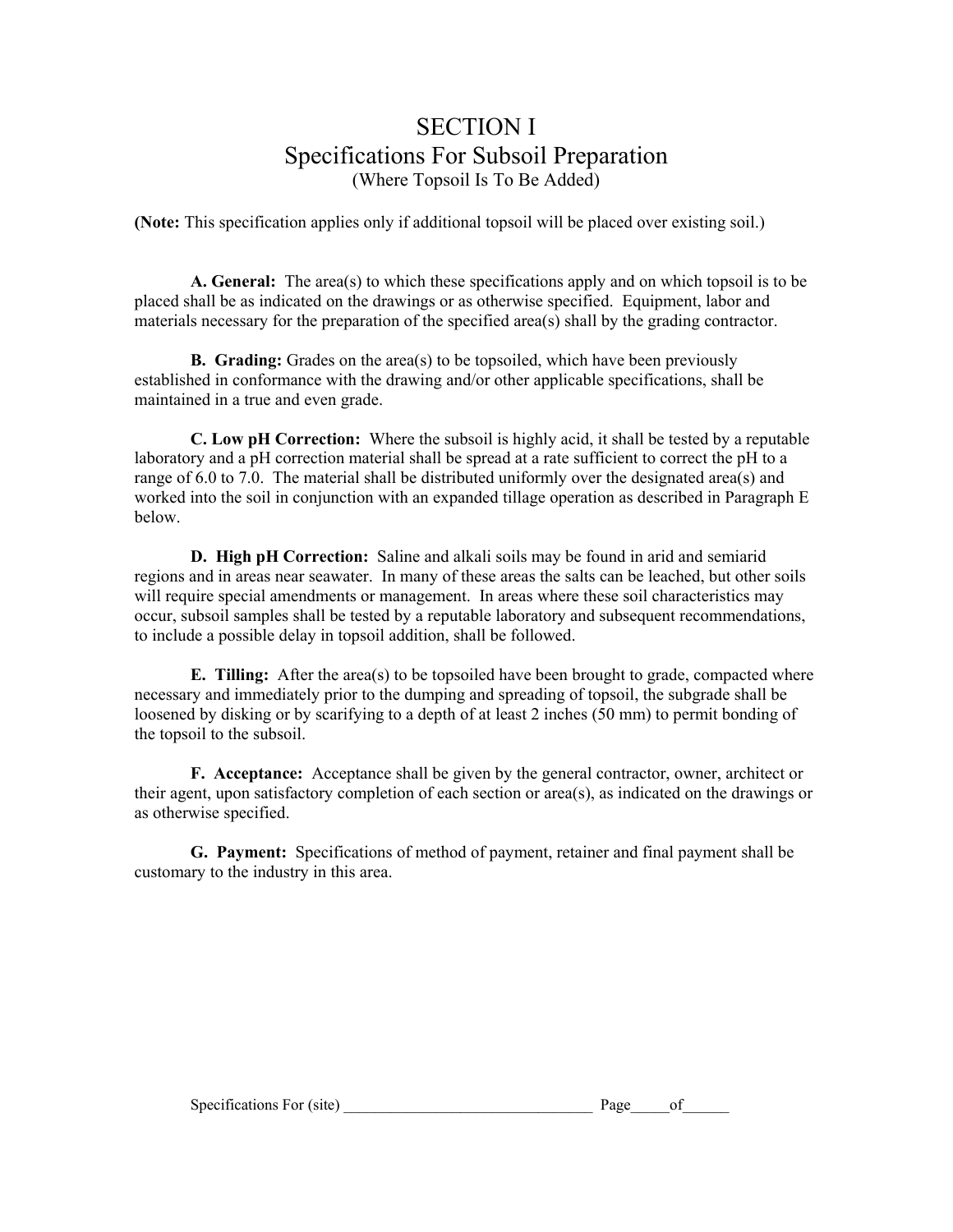### SECTION II Specifications For Topsoil Material And Application

(**NOTE:** Topsoil on the existing site may often be used; however, it should meet the same standards as set forth in these specifications.)

**A. General:** The grading contractor shall furnish all topsoil, labor, material and equipment required to complete the work described herein in strict accordance with the drawings and/or terms of the contract.

**B. Materials:** Topsoil shall be a loamy sand, clay loam, loam, silt loam, sandy clay loam and other soil approved by the architect. It shall not have mixture of subsoil and shall contain no slag, cinders, stones, lumps of soil, sticks, roots, and trash or other extraneous materials larger than 1.5 inches (40 mm) in diameter. Topsoil must also be free of viable plants or plant parts of common bermudagrass, quackgrass, Johnson grass, nutsedge, poison ivy, Canada thistle, or others as may be specified. All topsoil shall be tested by a reputable laboratory for pH and soluble salts. If needed, pH correction material shall be applied at a rate sufficient to correct the pH to a range of 6.0 to 7.0. Soluble salts shall not be higher than 500 parts per million.

 No turfgrass sod shall be placed on soil, which has been chemically treated until sufficient time has elapsed to permit dissipation of all toxic materials. The general contractor shall assume full responsibility for and loss or damage to turfgrass sod arising from improper use of chemicals or due to his failure to allow sufficient time to permit dissipation of toxic residues, whether or not such materials are specified herein.

**C. Grading:** The topsoil shall be uniformly distributed on the designated area(s) and it shall be a minimum of 3 inches (75mm) deep after firming. Spreading shall be performed in such a manner that sod installation can proceed with a minimum of additional soil preparation and tillage. Any irregularities in the surface resulting from topsoiling or other operations shall be corrected in order to prevent the formation of depressions or water pockets. Topsoil shall not be placed while in a frozen or muddy condition, when the subgrade is excessively wet, or in a condition that may otherwise be detrimental to proper grading or proposed for turfgrass sod installation.

**D. Clean Up:** After the topsoil has been spread and the final grade approved, it shall be cleared of all grade stakes, surface trash or other objects that would hinder installation and/or maintenance of turfgrass sod and other plantings. Paved areas over which hauling operations are conducted shall be kept clean and any soil, which may be brought upon the surfacing, shall be promptly removed. The wheels of all vehicles shall be kept clean to avoid tracking soil on the surfacing of roads, walks or other paved areas.

**E. Acceptance:** Acceptance will be given by the general contractor, owner, architect, or their agent, upon satisfactory completion of each section or area(s), as indicated on the drawings or as otherwise specified.

| Specifications For (site) | age |  |
|---------------------------|-----|--|
|---------------------------|-----|--|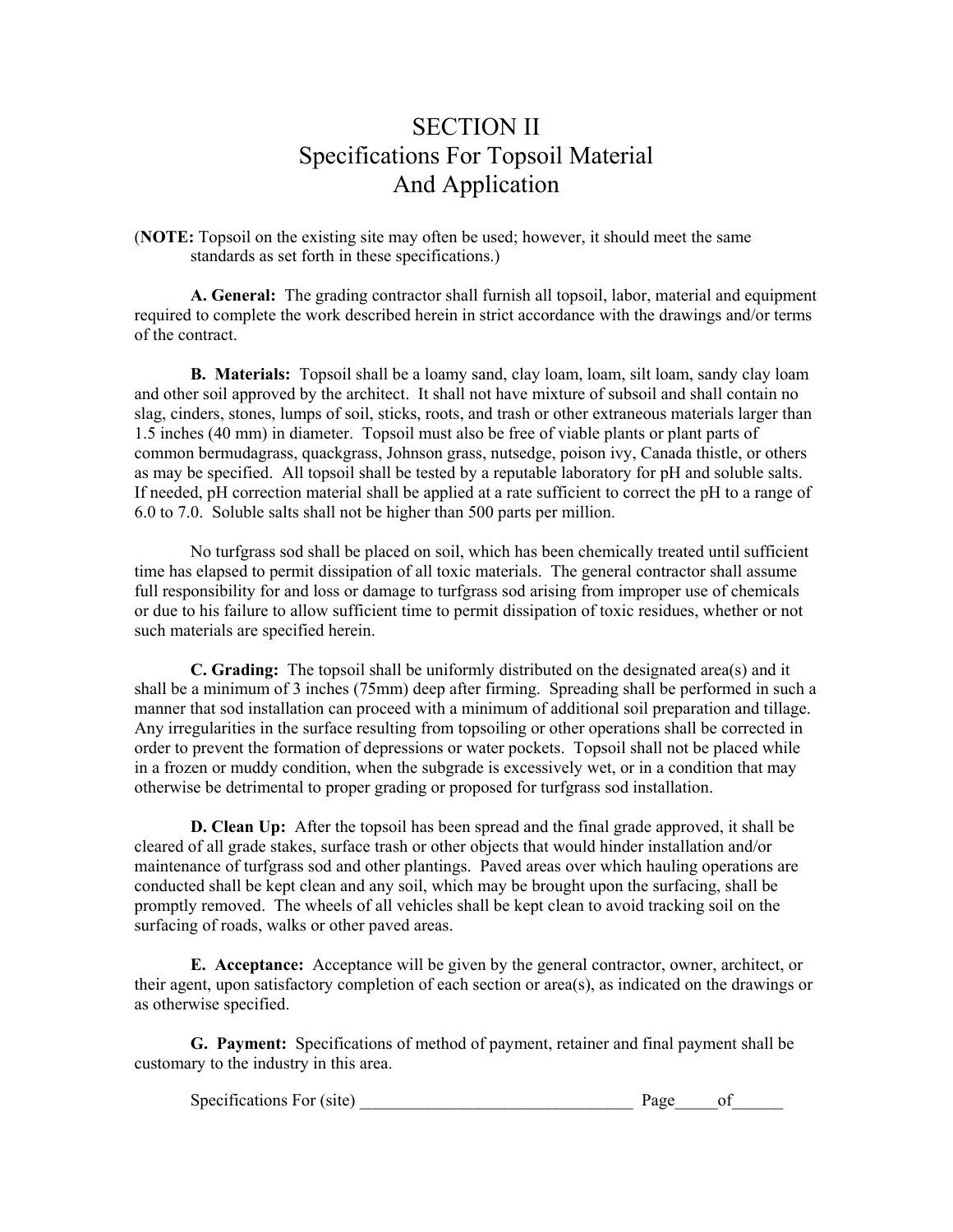## SECTION III Specifications For Fertilizer, pH Correction Materials and Final Soil Preparation

(**NOTE:** Specifications given in this section apply both to areas where topsoil has been added and to areas where soil from the existing site is used.)

**A. General:** The general contractor shall furnish, or have furnished by other, all labor, materials and equipment required to complete the work described herein, in strict accordance with the drawings and /or terms of the contract.

**B. Materials:** Soil tests shall be made to determine the exact requirements for any amendments. Soil tests shall be conducted by a reputable laboratory.

- (**Note:** For the next three items, use appropriate recommendations for the state agricultural experiment station, extension service, or other reputable agent, for the variety of turfgrass being specified.)
- 1. Fertilizers: All fertilizers (either granular or liquid) shall be uniform in composition, free flowing and suitable for application with approved equipment. Fertilizers shall be delivered to the site fully labeled, according to applicable fertilizer laws and shall bear the name, trade name or trademark, and warranty of the producer or manufacturer.

Fertilizer applications shall be determined by soil tests. If soil testing is waived where there is insufficient time for complete soil tests, fertilizer materials that supply the following levels of nutrients can be applied:

| a. | lbs actual N per $1000$ sq ft (<br>$kg/100$ sq m) |
|----|---------------------------------------------------|
| b. | lbs actual P2O5 per 1000 sq ft(<br>$kg/100$ sq m) |
| c. | lbs actual K2O per 1000 sq ft (<br>$kg/100$ sq m) |

Fertilizers shall be distributed uniformly over the entire area(s) where turfgrass sod is to be installed.

2. Low pH Correction Materials: Lime material shall be ground limestone (hydrated or burnt lime may be substituted), which contains at least 50% total oxides (calcium oxide plus magnesium oxide). Ground limestone shall be ground to such fineness that at least 50% shall pass through a 100-mesh sieve and 98% to 100% shall pass through a 20-mesh sieve.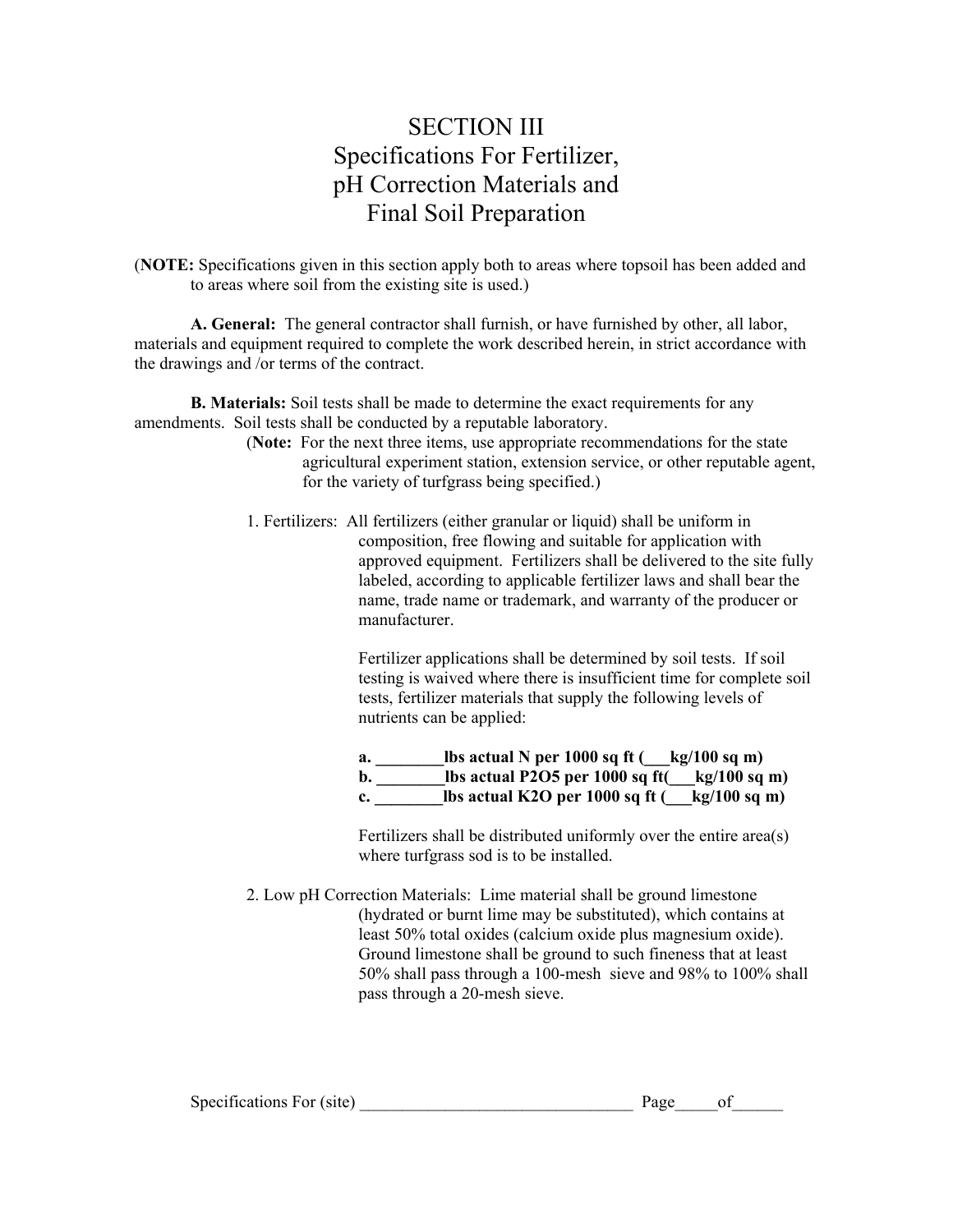Applications rates for liming shall be determined by soil tests. If soil testing is waived, when there is insufficient time for a complete soil test, **lime shall be applied at a minimum rate of \_\_\_\_ lbs of ground limestone or its equivalent per 1000 sq ft (\_\_\_kg/100 sq m).** 

Lime shall be distributed uniformly over the entire area(s) where turfgrass sod is to be installed.

3. **High pH Correction Materials:** Materials and application rates shall be determined by appropriate soil tests performed by a reputable laboratory. If leaching or special management is necessary, final grading will be delayed as specified.

#### **C. Grading:**

- **1. Tillage:** Soil amendments, such as fertilizer and lime, shall be uniformly incorporated into the top 4 inches (100 mm) of soil by discing, harrowing or other approved method.
- **2. Final Grading:** Any undulations or irregularities in the surface, resulting from fertilizing, liming, tiling, or other causes, shall be smoothed prior to turfgrass installation. Flooded, washed out areas, damaged or otherwise, shall be reconstructed and all grades re-established by the grading contactor in accordance with the drawings and/or other applicable specifications.

**D. Clean-Up**: Prior to installation of the turf, the surface shall be cleared, to a depth of 4 inches (100 mm), of all trash, debris, stones larger than 1.5 inches (40 mm) in diameter, and of all roots, brush, wire, grade stakes and other objects that would interfere with planting or maintenance operations.

**E. Acceptance:** Acceptance shall be given by the general contractor, owner, architect or their agent, upon satisfactory completion of each section or area(s) as indicated on the drawings or as otherwise specified.

**F. General Contractor's Responsibility:** The general contractor shall be responsible for maintaining the accepted area(s), which are to be sodded until the effective date to begin installation. The effective turfgrass sod installation date shall be specified in a written notice from the general contractor.

| Specifications For (site) | Page |  |
|---------------------------|------|--|
|---------------------------|------|--|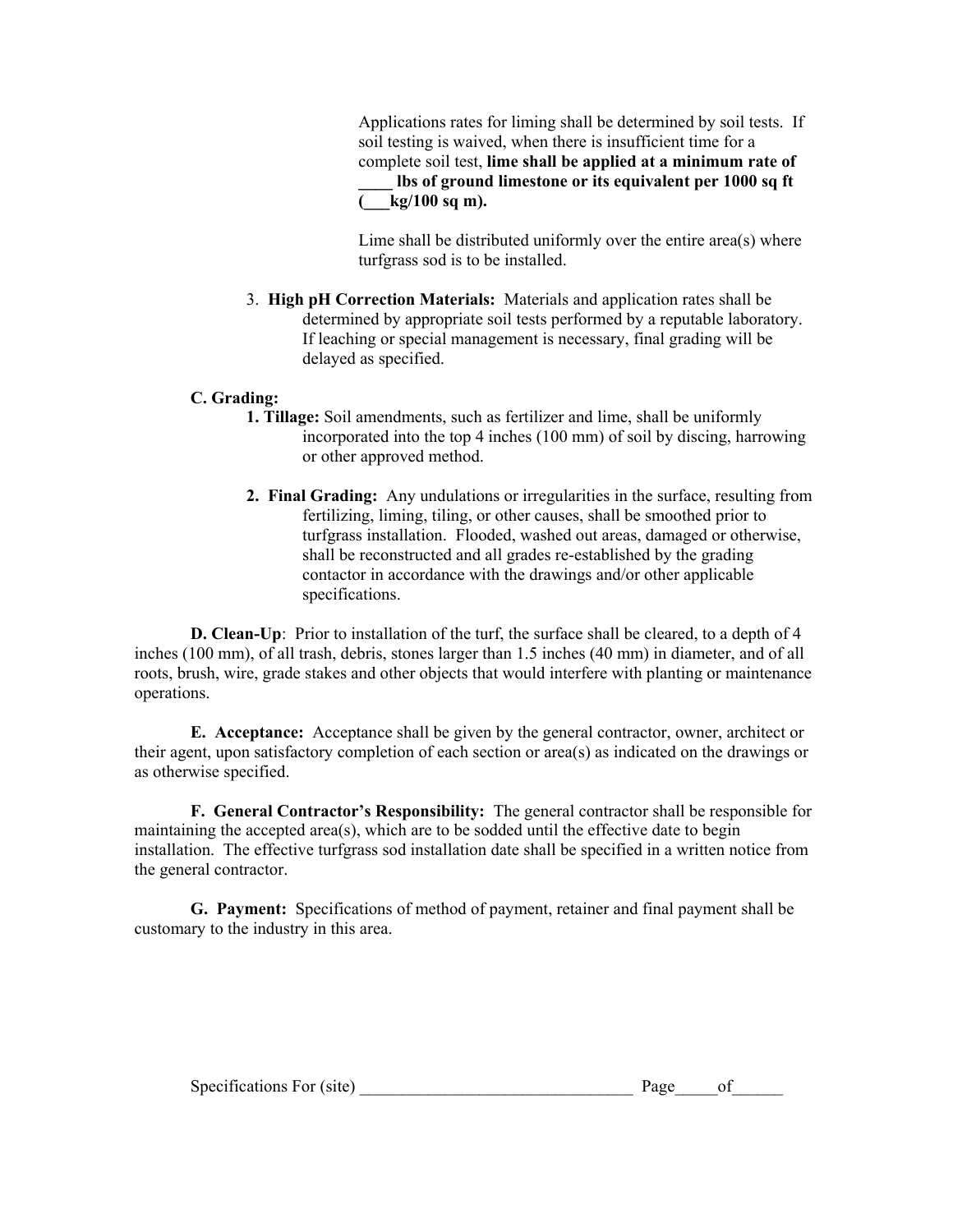## SECTION IV Specifications For Turfgrass Sod Materials

**A. General:** The turfgrass sod supply contractor shall furnish all labor, material and equipment required to complete the work described herein, in strict accordance with the drawings and/or terms of the contract.

#### **B. Materials:**

**1. Sod Variety:** Sod shall be RTF® (U.S. Patent NO. 6,677,507) as produced by members of the RTF<sup>®</sup> Turf Producers Association. Prior to installation. the contractor shall provide written submittal with verification from the RTF<sup>®</sup> Turf Producers Association that the selected local grower is licensed to produce and sell RTF® sod.

 In addition, an *RTF SOD CERTIFICATE* from the Association verifying the authenticity of the sod shall be provided with each delivery. Deliveries without the certificate will be rejected. **No substitutions of sod will be accepted.** 

#### **Contact info for the name of a local grower:**

 RTF Turf Producers Association P.O. Box 202 Mead, NE 68041 **Ph: 402-624-6385 E-mail: info@rtfsod.com Website: [www.rtfsod.com](http://www.rtfsod.com/)**

- **2. Thickness of Cut:** Turfgrass sod shall be machine cut at uniform soil thickness of 0.60 inch (15 mm), plus or minus 0.25 inch (6 mm), at the time of cutting. Measurement for thickness shall exclude top growth and thatch.
- **3. Pad Size:** Individual pieces of turfgrass sod shall be cut to the supplier's standard width and length. Maximum allowable deviation from standard widths and lengths shall be plus of minus 0.5 inch (15 mm) on width and plus or minus fiver percent on length. Broken pads and torn or uneven ends will not be acceptable.
- **4. Strength of Turf Sod Sections:** Standard size sections of turfgrass sod shall be strong enough that it can be picked up and handled without damage.
- **5. Moisture Content:** Turfgrass sod shall not be harvested or transplanted when its moisture content (excessively dry or wet) may adversely affect its survival.
- **6. Mowing Height:** Before harvesting, the turfgrass shall be mowed uniformly at a height of 1 to 2.5 inches (25 to 60 mm).

Specifications For (site) \_\_\_\_\_\_\_\_\_\_\_\_\_\_\_\_\_\_\_\_\_\_\_\_\_\_\_\_\_\_\_\_ Page\_\_\_\_\_of\_\_\_\_\_\_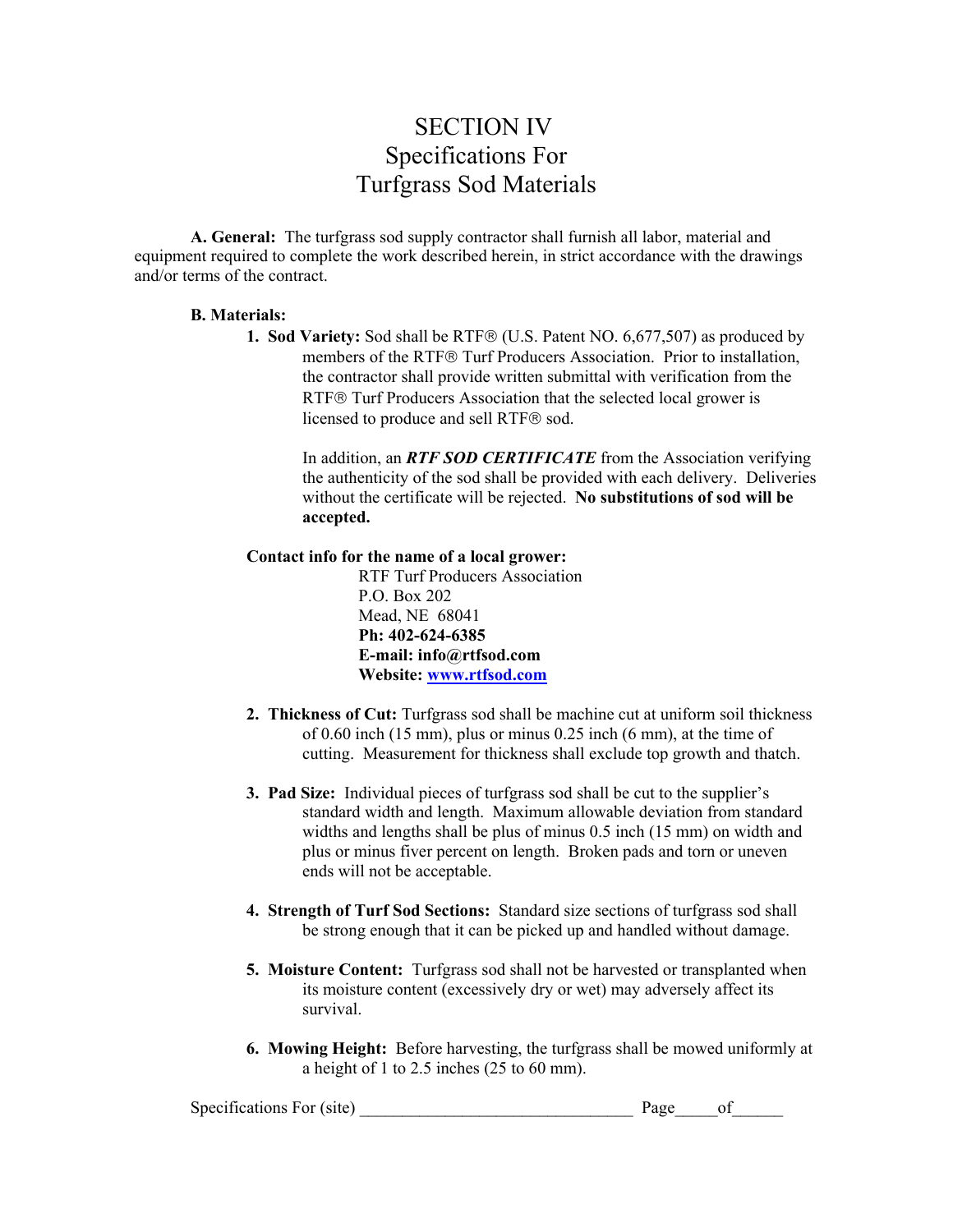**7. Time Limitations:** Turfgrass sod shall be harvested, delivered and installed/transplanted within a period of 24 hours, unless a suitable preservation method is approved prior to delivery. Turfgrass sod not transplanted within this period shall be inspected and approved by the inspecting officer or his representative prior to its installation.

 (**NOTE:** Items 8 through 10 of the following "Material Standards" may also be specified when not using certified or approved turfgrass sod.)

- **8. Thatch:** Turfgrass sod shall be relatively free of thatch, up to 0.5 inch (15 mm) allowable (uncompressed).
- **9. Diseases, Nematodes and Insects:** Turfgrass sod shall be reasonably free of diseases, nematodes and soil-borne insects. Specific nursery and/or plant materials laws may require that all sod entering inter-state commerce be inspected and approved for sale. The inspections and approval must be made by the appropriate government representative of the agriculture department or office of entomologist.

**C. Delivery and Off-Loading:** Turfgrass sod shall be delivered to the site specified in this contract and off-loaded using equipment furnished by the turfgrass sod supply contactor. Palletized or large-roll turfgrass sod shall be off-loaded at the location(s) designated for this purpose at the installation site.

**E. Acceptance:** Acceptance will be given by the general contractor, owner, architect or their agent, upon satisfactory completion of each delivery to the area(s) as indicated on the drawings of as otherwise specified and after an *RTF SOD CERTIFICATE* is presented.

**F. Payment:** Specifications of method of payment, retainer and final payment shall be customary to the industry in this area. Payment will only be made after approval of the RTF SOD CERTIFICATES on the [www.rtfsod.com](http://www.rtfsod.com/) website.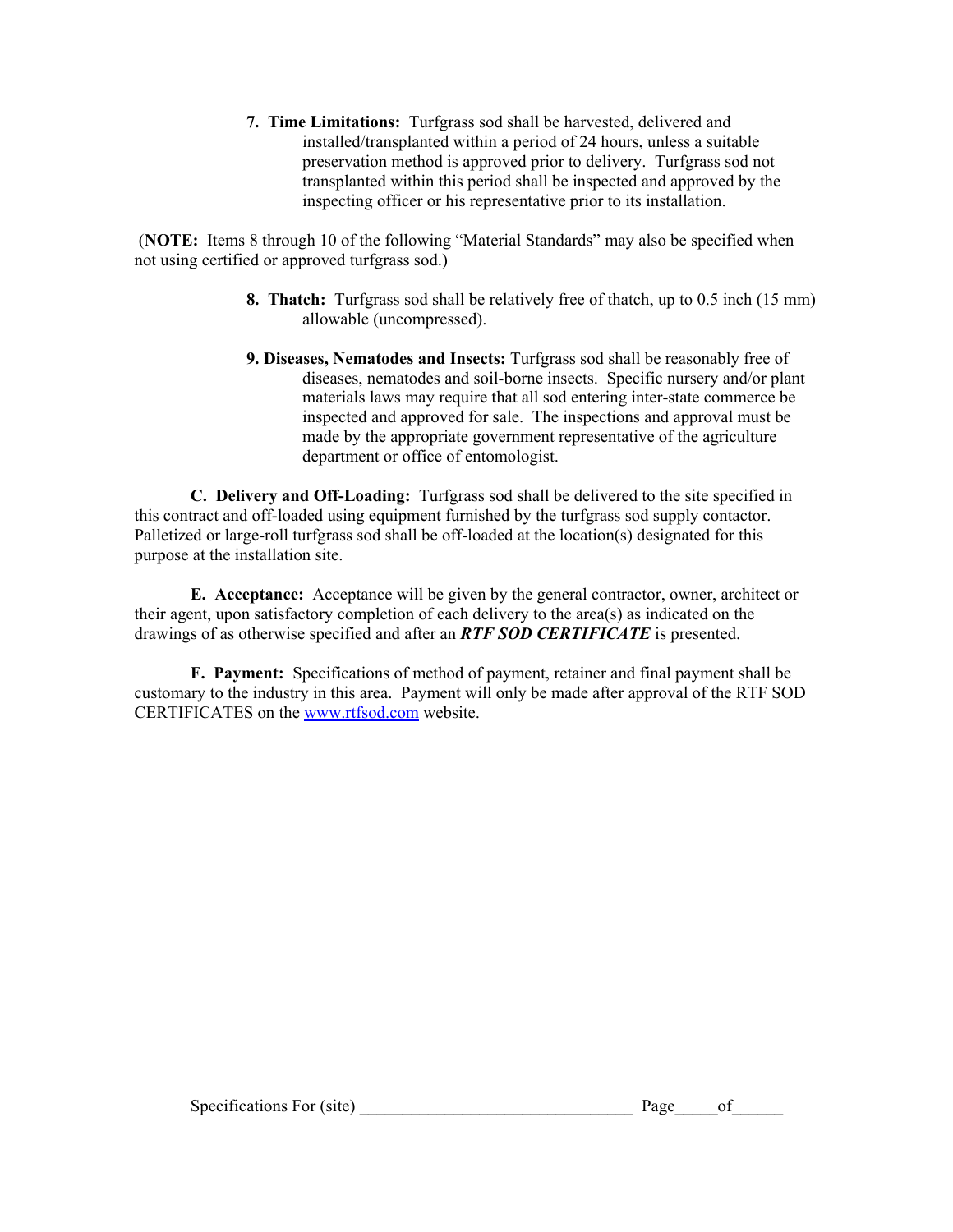## SECTION V Specifications For Turfgrass Sod Transplanting and Installation

**A. General:** The turfgrass sod supply contractor shall furnish all labor, material and equipment required to complete the work described herein, in strict accordance with the drawings and/or terms of the contract.

**B. Grading:** All previously established grades shall be maintained in conformance with the drawings and/or applicable specifications.

**C. Time Limitations:** Turfgrass sod shall be transplanted/installed within a period of 24 hours following harvesting, unless a suitable preservation method is approved prior to delivery. Turfgrass sod not transplanted within this period shall be inspected and approved by the inspecting officer or his representative prior to its installation.

#### **D. Transplanting:**

- **1. Moistening the Soil:** During periods of higher than optimal temperature for the species being specified, and after all unevenness in the soil surface has been corrected, the soil shall be lightly moistened immediately prior to installation of the turfgrass sod.
- **2. Starter Strip**: The first row of turfgrass sod shall be laid in a straight line, with subsequent rows placed parallel to and tightly against each other. Lateral joints shall be staggered to promote more uniform growth and strength. Care shall be exercised to insure that the pieces are not stretched or overlapped and that all joints are butted tightly to prevent voids that would cause air drying of the roots.
- **3. Sloping Surfaces:** On 3:1 greater slopes, traditional size (1 sq yd/1sq m) turfgrass sod shall be laid across the angle of the slope (perpendicular), with staggered joints and secured by tampering, pegging, stapling or other approved methods of temporarily securing each piece. Large-roll turfgrass sod shall be laid in the direction of the slope, with temporary securing being at the discretion of the installation contractor.
- **4. Swales and Intermittent Waterways:** The installation of turfgrass sod within drainways or intermittent waterways shall be determined after considering maximum channel velocities for storms of a designated intensity. Tradition size turfgrass sod shall be laid perpendicular to the direction of flow and pegged to resist washout during the establishment period, while large-roll pieces shall be laid in the direction of the flow, with temporary securing being at the discretion of the installation contractor.

| Specifications For (site) | Page |  |  |
|---------------------------|------|--|--|
|---------------------------|------|--|--|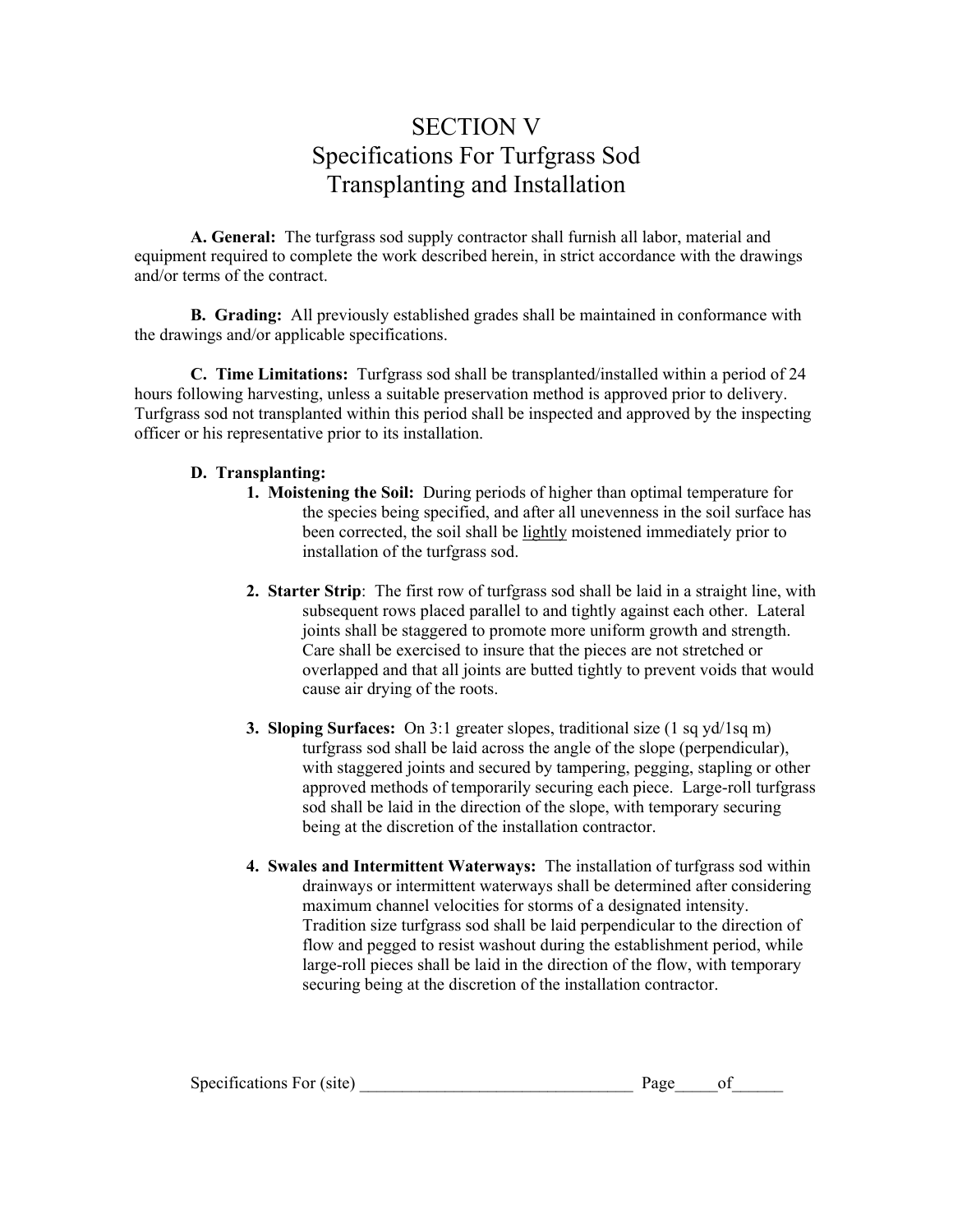**5. Watering and Rolling:** The installation contractor shall water the turfgrass sod immediately after transplanting to prevent excessive drying during progress of the work. As sodding is completed in any one section, the entire area shall be lightly rolled. It shall then be thoroughly watered to a depth sufficient that the underside of the new sod pad and soil immediately below the pad are thoroughly wet. The general contractor shall be responsible for having adequate water available at the site prior to and during installation.

**E. Acceptance:** Acceptance of the transplanted turfgrass sod shall be on a daily basis, within 12 hours of completion of an area or section, unless otherwise specified.

**F. Disclaimer:** The installation contractor shall not be held liable for damages incurred to the turfgrass sod as a result of de-icing compounds, fertilizers, pesticides or other materials not applied by him or under his supervision, nor for those caused by acts of God or vandalism.

**G. Guarantee:** The installation contractor shall guarantee work covered by this specification to the extent that all transplanted turfgrass sod shall be uniform in color, leaf texture and shoot density and be reasonably free of visible imperfections at acceptance.

**H. General Contractor's Responsibility:** The general contractor shall be responsible for maintaining the accepted sodded area until the effective date for turfgrass maintenance operations. The effective date shall be specified in a written notice from the general contractor.